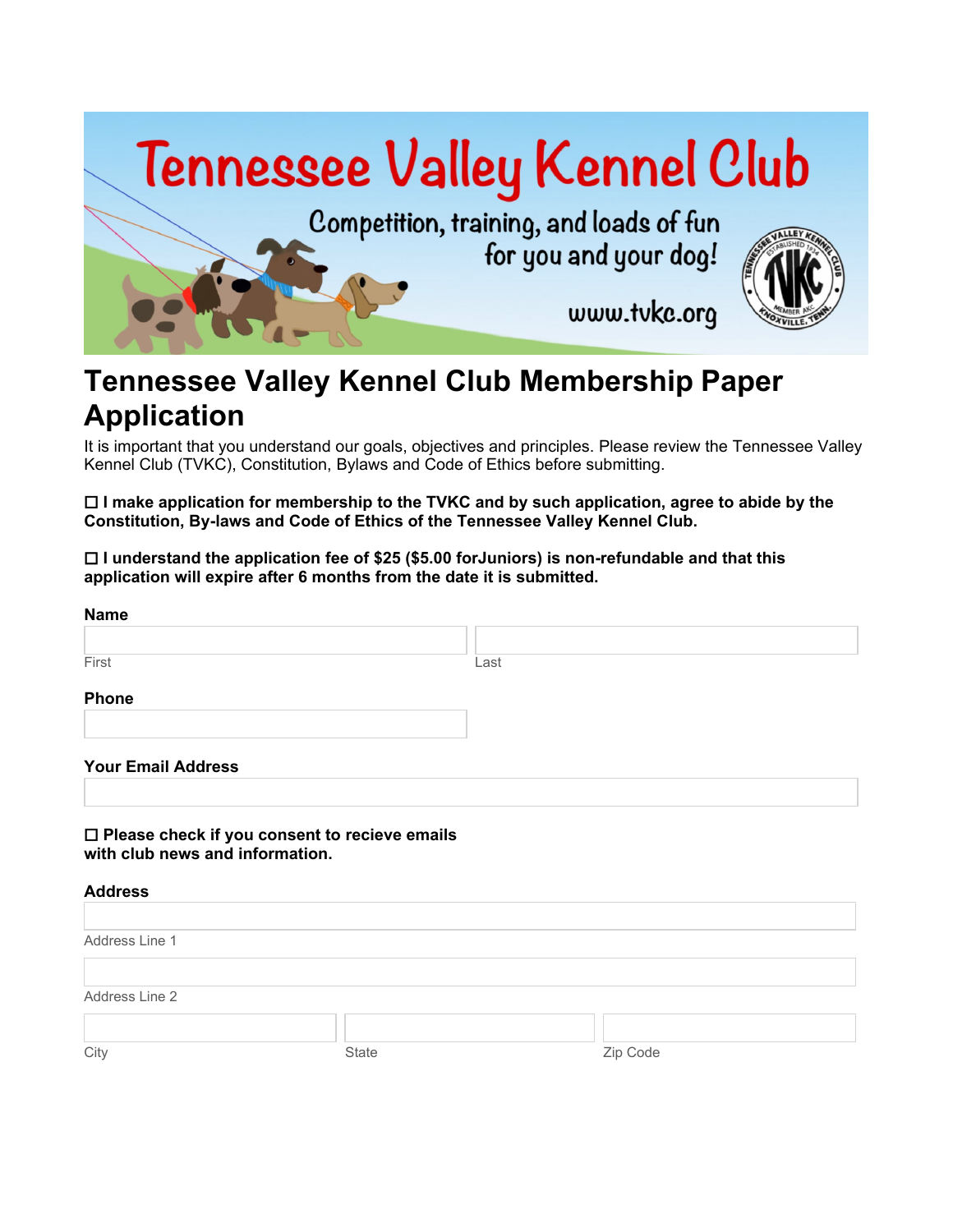#### **Are you currently active in dog sports/exhibiting?**

**How long have you been active and in what areas of interest?**

# **What breed of dogs do you have?**

## **Check if you breed dogs?**

|  |  | Approximately how many litters do you have each year? |
|--|--|-------------------------------------------------------|
|  |  |                                                       |

### **What is your kennel name, if any?**

|                                         | What are your areas of interest? (Check all that apply) |                    |                |  |
|-----------------------------------------|---------------------------------------------------------|--------------------|----------------|--|
| $\Box$ Conformation                     | $\Box$ Obedience                                        | $\Box$ Rally       | $\Box$ Agility |  |
| $\Box$ Therapy                          | $\Box$ Breeding                                         | $\square$ Fast CAT | $\Box$ Health  |  |
| $\Box$ Just love learning about<br>dogs |                                                         |                    |                |  |
|                                         | Tell us briefly about you? Your life or occupation?     |                    |                |  |
|                                         |                                                         |                    |                |  |
|                                         |                                                         |                    |                |  |